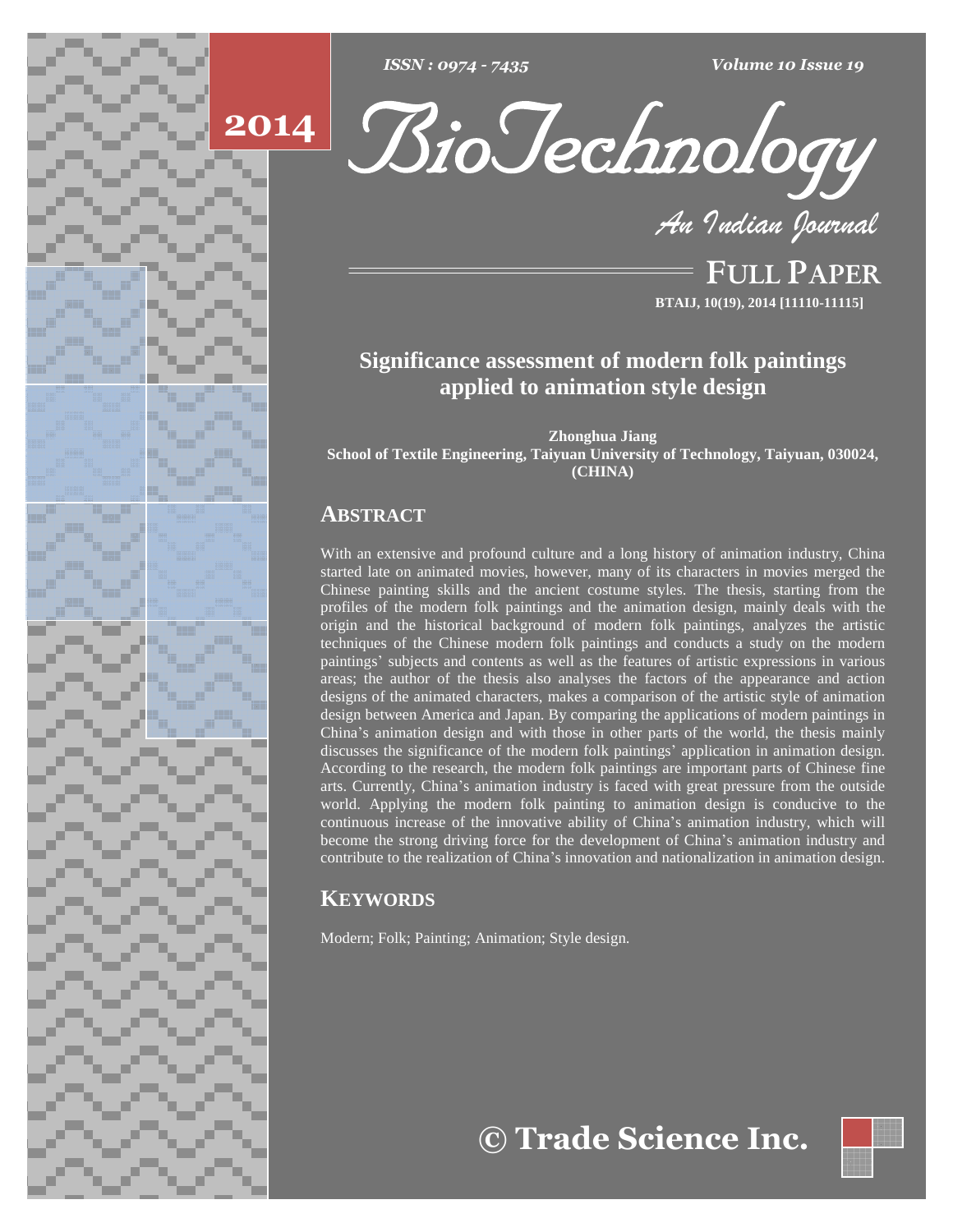#### **INTRODUCTION**

China, with rich cultural deposits, boasts an affluent painting techniques and a national culture of 5000 years. China started late on animation industry, however, it does not lack the cultural foundations for development. *Mulan,* an animated movie of Disney, is based on Hua Mulan, an ancient Chinese story. The character shapes in the movie draw a lot from Chinese painting skills and the ancient costume styles. After its release, *Mulan* has gained widespread praise from all walks<br>of life and it also provides an inspiration for the animation industry in other countries of th of life and it also provides an inspiration for the animation industry in other countries of the world. Since then, China-themed cultural foundation butthe ability and the spirit of animation innovation. Developing from the traditional folk paintings, the animation films emerge one after another, *Kung Fu Panda* for instance. What China's animation industry lacks is not the cultural foundation but the ability and the spirit of animation innovation. Developing from the tradi styles, it is necessary to conduct a research on the application of the modern folk paintings in animation design and to realize its great significance.

As important parts of the Chinese fine arts, the modern folk paintings stemmed from the traditional folk paintings and emerged in the Anti-Japanese War period as an independent painting style. During the period of the War of Resistance against Japan, a lot of New Year paintings, reflecting the war and the production of the people, were created by the soldiers and civilians in the liberated areas of China. Compared with the traditional folk paintings, the folk paintings in this period expanded in their themes, changed in styles and were endowed with political publicity significance of resistance to save the nation. After the establishment of new China, numerous folk paintings were created in different regions in China. The works in this period were of primitive simplicity and clearly reflected rural lives at that time. It was not until 1970s that the folk nation. After the establishment of new China, numerous folk paintings were created in different regions in China. The works<br>in this period were of primitive simplicity and clearly reflected rural lives at that time. It was in this period were of primitive simplicity and clearly reflected rural lives at that time. It was not until 1970s that the folk paintings really rose, with the emergence of "Shanghai Jinshan Pattern". In the past 30-plus regions. Modern folk paintings have become an important painting type of China. The following TABLE 1 is a categorization table of the different attribute of symbols in different fields:

|                                  |                                   | <b>Industrial Design</b>                                               | <b>Plastic Arts</b>            | <b>Animation Design</b>                                                                                   |
|----------------------------------|-----------------------------------|------------------------------------------------------------------------|--------------------------------|-----------------------------------------------------------------------------------------------------------|
| <b>Symbolic Entity</b>           |                                   | shape, color, material                                                 | shape, color,<br>material      | shape, color, material                                                                                    |
| Cultural<br>Value                | Denotation                        | Practical-Value-Centered                                               | (No)                           | <b>Transmission Function</b>                                                                              |
|                                  | Connotation                       | Symbolic-Value-Supplemented                                            | Symbolic Value<br>Only         | <b>B</b> oth                                                                                              |
| <b>Symbolic Function</b>         |                                   | <b>Information Transmission Practical</b><br>Value                     | <b>Emotive Function</b>        | <b>Transmission and Emotion</b>                                                                           |
| Structure                        |                                   | <b>Purpose Composition</b>                                             | Non-purpose<br>Composition     | Commercial animation:<br><b>Purpose Composition</b><br>Experimental animation:<br>Non-purpose Composition |
| Way of Thinking                  |                                   | Organic Integration of Imaginary<br>and Logical Thinking               | Imaginary<br>Thinking          | Organic Integration of<br>Imaginary and Logical<br>Thinking                                               |
| Symbolic Perceptibility          |                                   | Comprehensive Perceptibility<br>Symbol with Proprioception as<br>focus | Single Vision<br>Symbol        | Subject: Comprehensive<br>Perceptibility Symbol<br>Object:<br>Vision Symbol                               |
| Symbolic<br>Transmission<br>Type | Denotation                        | Rule Dependence Model                                                  | (No)                           | <b>Rules Followed Model</b>                                                                               |
|                                  | Connotation                       | Rule Dependence Model Centered<br>and Context                          | Context<br>Dependence<br>Model | <b>Context Dependence</b><br>Mode                                                                         |
| Encoding<br>Rules                | Semantic<br>Rules<br>(Denotation) | <b>Encoding Based on Objective</b><br>Conception                       | (No)                           | <b>Encoding Based on Objective</b><br>Conception                                                          |

#### **TABLE 1 : The categorization table of the different attribute of symbols in different fields**

Rooted in China's traditional folk culture, the Chinese modern folk paintings demonstrate an intense feature of<br>China's traditional culture. From the view of techniques, China's modern folk paintings follow the technique o folk arts, influenced by the local painting techniques. The marks of the local primitive arts can be found in the modern folk China's traditional culture. From the view of techniques, China's modern folk paintings follow the technique of traditional folk arts, influenced by the local painting techniques. The marks of the local primitive arts can characterized by chaos, spirit and customs, which reflect the local traditional folk culture.

With the social customs and the people in different places as their themes, China's modern folk paintings are of distinctive regional features. From the nationwide wall paintings in the period of the Great Leap Forward to the "Shanghai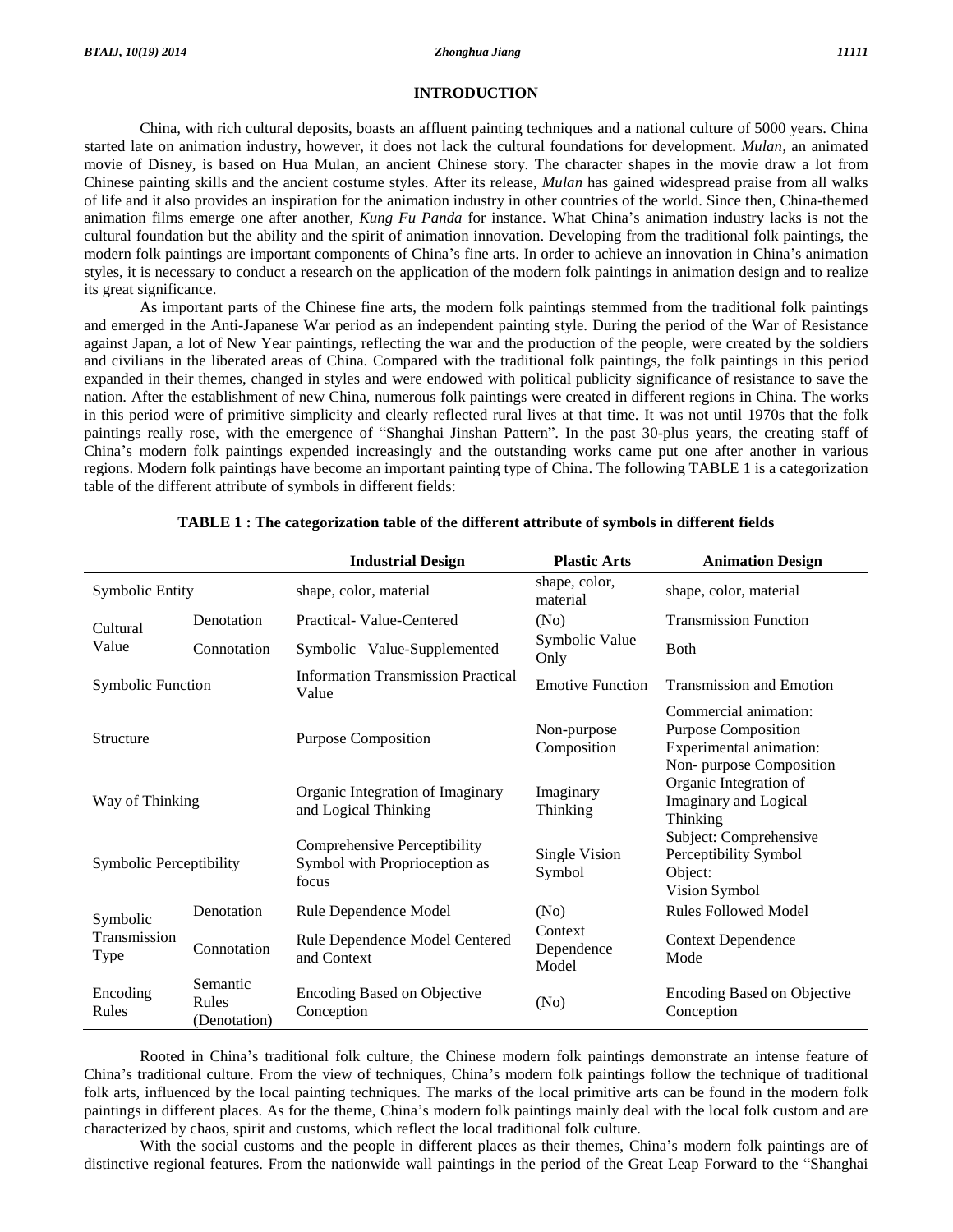Jinshan Pattern" which was imitated by other places, in 1970s, today there are more than 100 "lands of paintings". China's modern folk paintings are divided according to regional features and different schools of painting take shape in the process of development. Taking the painting in Ansai of Northern Shaanxi province as an example, Ansai, north of Shaanxi Province, is a place where the ancient traditional Chinese national cultural is well preserved. Influenced by the local ancient traditional culture, the local modern paintings are simple, natural, bold and vivid in style. As for the theme, Ansai of northern Shaanxi province focuses on the agricultural production scene of the local farming and the costume culture of livestock and spirits. The following TABLE 2 is the details on semiotic views of the shape design of animation characters in cinemas and of experimental animation characters.

| TABLE 2: The details on semiotic views of the shape design of animation characters in cinemas and of experimental |  |
|-------------------------------------------------------------------------------------------------------------------|--|
| animation characters                                                                                              |  |

|                              |                                 | Shape design of cinema animation                                    | Shape design of experimental<br>animation characters |
|------------------------------|---------------------------------|---------------------------------------------------------------------|------------------------------------------------------|
| <b>Symbolic Entity</b>       |                                 | Shape, color, material                                              | Shape, color, material                               |
|                              | Denotation                      | Transmission value centered                                         | (No)                                                 |
| Cultural Value               | Connotation                     | Symbolic value supplemented                                         | Visional value                                       |
| <b>Symbolic Function</b>     |                                 | Transmission and emotion function                                   | <b>Emotion function</b>                              |
| Structure                    |                                 | Purpose composition (Commercial<br>animation)                       | Non-purpose composition                              |
| Way of Thinking              |                                 | Organic Integration of Imaginary and<br>Logical Thinking            | Imaginary thinking                                   |
| Symbolic Perceptibility      |                                 | Comprehensive Perceptibility Symbol<br>with Proprioception as focus | Natural single visional symbol                       |
| Symbolic                     | Denotation                      | Rule Dependence Model                                               | (No)                                                 |
| Transmission<br>Type         | Connotation                     | Rule Dependence Model Centered and<br>Context                       | <b>Context Dependence</b><br>Mode                    |
|                              | Semantic rules<br>(denotation)  | <b>Encoding Based on Objective</b><br>Conception                    | (No)                                                 |
| <b>Encoding Rules</b>        | Semantic rules<br>(connotation) | Possible encoding in normal context                                 | (No)                                                 |
|                              | Syntactic rules                 | Externality dependent encoding rules                                | (No)                                                 |
| Transmission<br>Subjectivity |                                 | Address subjectivity                                                | Addressee subjectivity                               |
| Channel Media<br>Technology  |                                 | Interactive and professional technology<br>media, physical channel  | Natural media                                        |

Chinaí<sup>s</sup> modern folk paintings inherit the artistic features of the Chinese traditional folk paintings in style, draw the style techniques from the mainstream fine arts and gradually form a painting style with distinctive features. The style of China's modern folk paintings inherit the artistic features of the Chinese traditional folk paintings in style, draw the style techniques from the mainstream fine arts and gradually form a painting style with distinctive f painting techniques. The modern folk painting develops on the basis of the traditional folk painting. So, among the majority of the modern folk paintings, the painters adopt a method which intensifies the major parts and weakens the minor parts of the objects to make them more vivid and concrete. While, realism is a technique which is formed after the Chinese modern folk painting absorbs the formative technique of the mainstream fine arts. So the realism in the modern folk paintings is not the realism in the traditional sense but one which squints towards the mainstream fine arts, especially in pattern design, which take traditional objects as creative objects and create them with artistic techniques.

#### **FACTORS OF ANIMATION STYLE DESIGN**

Animation character style design is the basis the animation design. Animation style design includes the design of the appearance and action of the animation characters and the appearance design of the animation characters include the design of looks and expressions. The style design of characters has a direct influence on the personality of the characters. Sponge Bob, the hero of*SpongeBob,* an American animation for example, he is simple in appearance and innocent in expression, which fully demonstrate his personality of innocence. So, the style design of the animation characters should serve the personalities of the animation characters. A full demonstration of the character personality is one symbol of a successful style design.

Animation style design comes from life but is above life. It is inevitable that the designer of the animation will be influenced by his or her domestic culture, and hence the animation style design cannot be separated from the domestic cultural environment (TABLE 3). In the long course of development, the animations of different countries develop distinctive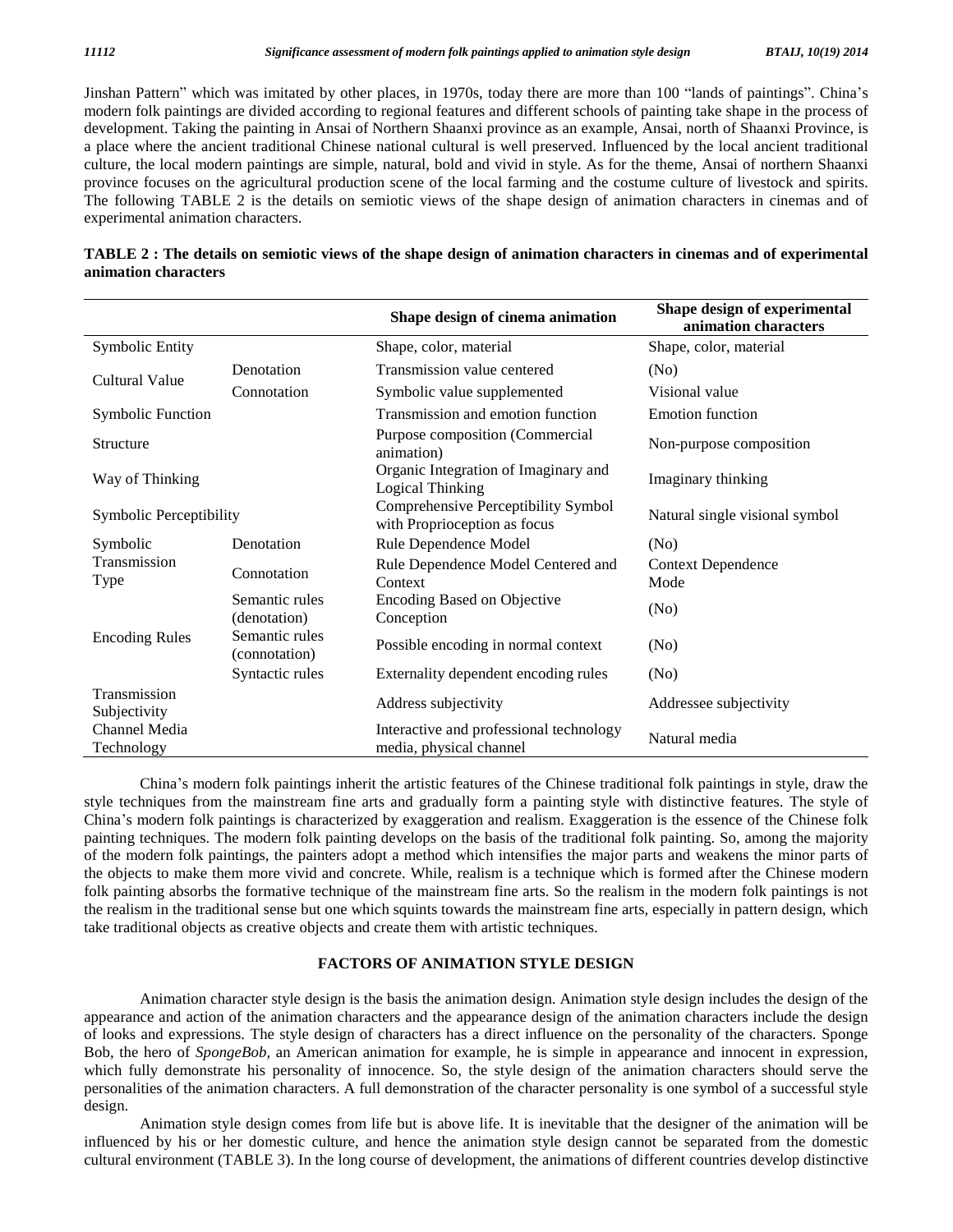artistic styles of animation style. Currently, America and Japan are the two countries whose artistic styles of animation are most distinctive.

| <b>Ranking</b> | <b>Title</b>                            | <b>Box office (Yen)</b> |
|----------------|-----------------------------------------|-------------------------|
|                | Gake no ue no Ponyo                     | 15.5 billion            |
| 2              | Giratina and the Sky Warrior            | 4.8 billion             |
| 3              | Doraemon: Nobita to Midori no Kyojinden | 3.37 billion            |
| 4              | Detective Conan Full Score of Fear      | 2.42 billion            |
| 5.             | Crayon Shin Chan Movie                  | 1.23 billion            |
| 6              | Naruto Shippuden: Kizuna Drive          | 1.16 billion            |

American animation characters are quite concise, humorous, exaggerated and lively. Walt Disney Company is the most famous one in American animation industry. Such Disney works as Mickey Mouse, Donald Duck, Bambi and the Lion King are popular with many peoples of different countries in the world and the characters in the animations enjoy great popularity. On theme, the ranges of materials are very broad. As an immigrant country, America shows great capacity on the absorption of foreign culture so the social culture of America is of great diversity. Influenced by the diversified culture, the popularity. On theme, the ranges of materials are very broad. As an immigrant country, America shows great capacity on the absorption of foreign culture so the social culture of America is of great diversity. Influenced by absorption of foreign culture so the social culture of America is of great diversity. Influenced by the diversified culture, the themes of Disney's animation cover American stories, European fairy tales, Chinese legends an characteristics. For instance, the positive characters are rectangular or circular, while the negative ones are usually inverted triangle in faces. Expressions of the animation characters are rich; the actions of the characters are exaggerated and<br>humorous; and there are significant differences of expression and action designs between positive and n humorous; and there are significant differences of expression and action designs between positive and negative characters.

is large in term of scale; there are many painting schools in style design; and there exist great differences in character design of different painting schools. For example, *Black Butle*r belongs to gorgeous Gothic style; while *My Neighbor Totoro* is concise and cute. On the whole, the major features of Japanese animation are beautiful, fashionable, romantic and sweet. On story and character design, Japanese animations are strict in logic in plots and distinctive in character personalities. *Detective Conan*, a detective story, is strict in logic and science in plots and still enjoys great popularity though it has been serialized for 10 years. On animations are strict in logic in plots and distinctive in character personalities. *Detective* Conan, a detective story, is strict in logic and science in plots and still enjoys great popularity though it Conan, a detective story, is strict in logic and science in plots and still enjoys great popularity though it has been serialized for 10 years. On animation style design, the design of Japanese characters is very beautiful girls that are well-featured and good in shape. So, the Japanese animations are popular with lots of people of all ages and genders worldwide.

The following TABLE 4 is the top 10 animation characters and their box offices selected by British media.

| <b>Ranking</b> | Title                                         | Box Office $(\mathbf{\pounds})$ |
|----------------|-----------------------------------------------|---------------------------------|
|                | Shrek- <i>shrek</i>                           | 257018752                       |
| 2              | Marin-Finding Nemo                            | 468482336                       |
| 3              | Buzz Lightyear - Toy Story (1995)             | 266692304                       |
| $\overline{4}$ | Mickey-Fantasia(1940-1990)                    | 14004860                        |
| 5              | Snow White-Snow White(1937)                   | 1.02 billion                    |
| 6              | Captain Hook-Peter Pan(1953)                  | 53 million                      |
| 7              | Jessica Rabbit-Who Framed Roger Rabbit (1988) | 191646992                       |
| 8              | Bambi- <i>Bambi</i> (1942)                    | 147155728                       |
| 9              | Cruella-One Hundred and One Dalmatians        | 115 million                     |
| 10             | Baruch- <i>the Jungle Book</i> (1967)         | 113002424                       |

### **TABLE 4 : The top 10 animation characters and their box offices selected by British media**

#### **THE APPLICATION OF THE CHINESE MODERN FOLK PAINTINGS IN ANIMATION STYLE DESIGN**

It is n far from a blind copy to apply modern folk painting to animation style design. A successful example of applying Chinaí<sup>s</sup> folk paintings to animation style design is *Havoc in Heaven* and *Prince Nezha's Triumph against Dragon King* produced in 1960s. However, in the following several decades, because of the shock of foreign animation products, the application of modern folk paintings in Chinese animation style design remained stagnant and even went backwards. Impacted by foreign animations, not a few Chinese animation developers designed products on the basis of animation theory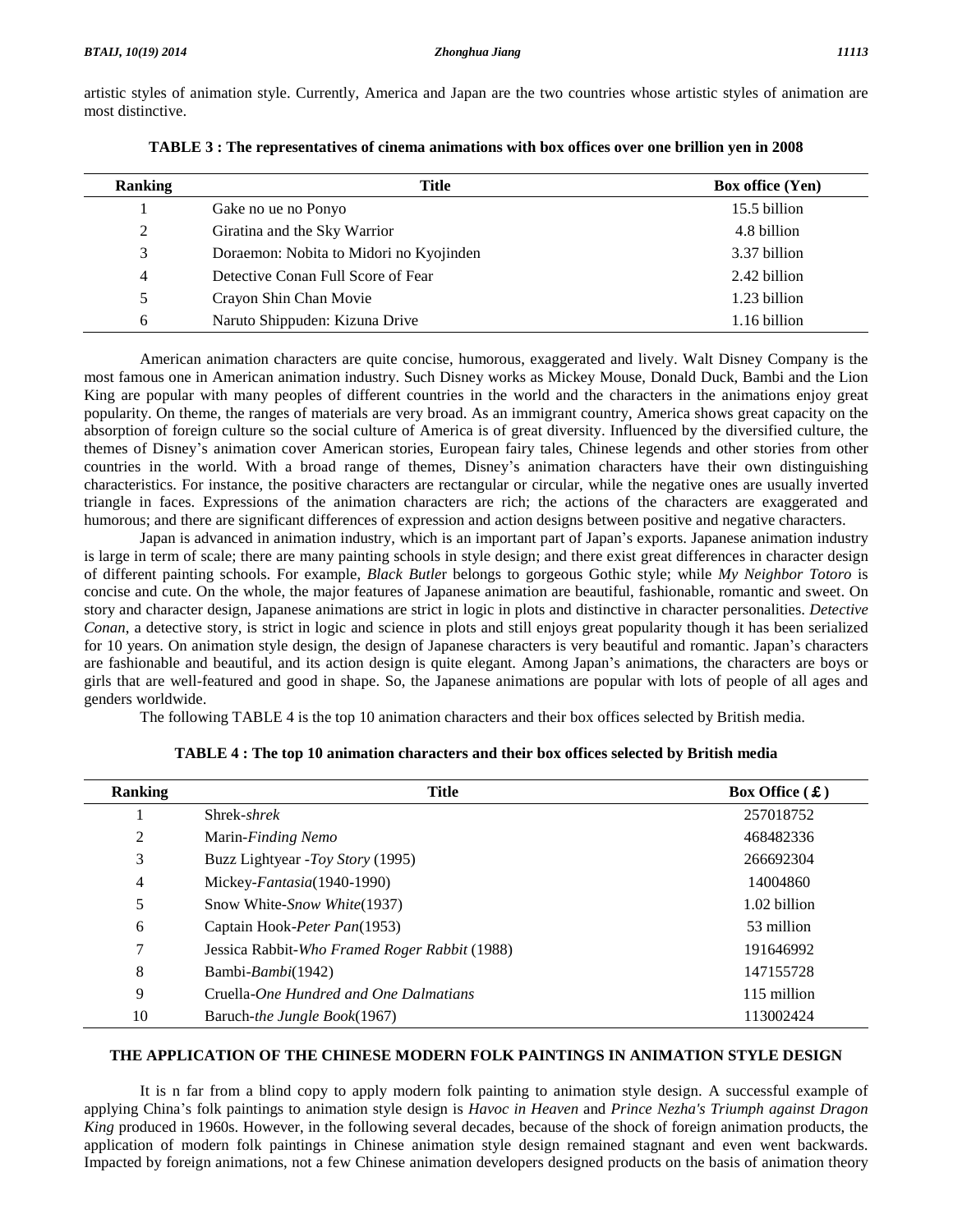of foreign countries, such as Japan and America, and knew little about Chinese modern folk paintings. Besides, because of the fact that the majority of Chinese animations was taken by the foreign animations, some animation developers blindly imitated the foreign styles, and plots, so as to meet the needs if the market. These factors resulted in the fact that currently Chinese animation designs lack in Chinese characteristics and gotinto a plight.

*Prince Nezha's Triumph against Dragon King* is a milestone in the history of the nationalization of Chinese animation design. With distinctive Chinese characteristics, its shape design draws much of the Chinese folk paintings successfully. The shape design of*Prince Nezha's Triumph against Dragon King* absorbs the technique of 18 Depiction of Chinese traditional folk paintings and the lines are graceful and strong. In addition, it also adopts the technique of exaggeration of Chinese modern folk paintings. Exaggeration technique varies with the diversity in appreciation manner and preference in different countries, districts, nations and cultures. For example, the big hands and feet of the American Mickey Mouse, the big eyes and long hair of the Japan cartoon leads. The exaggeration of the Chinese cartoon style is consistent with that in the folk paintings. The dragon king in the animation *Prince Nezha's Triumph against Dragon King* came into being<br>under the proper exaggeration of his images in the Chinese traditional opera and his photos in the N under the proper exaggeration of his images in the Chinese traditional opera and his photos in the New Year pictures. The and cruelty features can be fully expressed by his green-lighting eyes when getting angry. That is what Chinese cartoon is, it<br>just make a real treacherous, ferocious antagonist by virtue of the unique design and cooperati just make a real treacherous, ferocious antagonist by virtue of the unique design and cooperation of the appearance, with distinctive colors, fully demonstrates his character of justice and goodness. In the scene of Nezha cutting his own throat, the comparison of positive and negative characters reaches the climax and the emotional resonance of audience was inspired shown as TABLE 5.

TABLE 5 : Is based on the correspondence of related factors with animation style design in the process of symbolic **transmission**

| <b>Addresser</b> | Designers of animation style, a creative team              |
|------------------|------------------------------------------------------------|
| Addressee        | Audience                                                   |
| Symbol           | Color, graph and elements, etc.                            |
| Encoding rules   | Ways and rules of creation of style design                 |
| Channel          | Channel of style design                                    |
| Message          | Animation character style (two-dimension, three-dimension) |

Besides such works as *Havoc in Heaven* and *Prince Nezha's Triumph against Dragon King*, there also emerge some excellent animations in recent years, *Sales of Pigs* for example won the top prize in the public offering unit of the 11<sup>th</sup> Tokyo Besides such works as *Havoc in Heaven* and *Prince Nezha's Triumph against Dragon King*, there also emerge some excellent animations in recent years, *Sales of Pigs* for example won the top prize in the public offering un features of folk paintings of northern Shaanxi province; its style is simple and natural, demonstrating the authentic custom culture of northern Shaanxi province.

#### **SIGNIFICANCE OF APPLYING MODERN FOLK PAINTINGS TO ANIMATION STYLE DESIGN**

Applying modern folk paintings to animation style design is of great significance, which is embodied as follows:

Firstly, the innovation of China's animation style design calls for the application of the modern folk paintings to animation style design. Innovation is the continuous driving force for a country to stand firmly forever among the cultures of the world, while now the designs of the Chinese animation image are badly in need of innovation. In the late 1980s, the reason why the Chinese animation could progress so rapidly was that the animation creation was a simply pure art creation at that time which required the exploration of animation techniques and the innovative means of expression rather than the consideration of the market requirement. Presently, the Chinese animation industry is still fluctuating between the nationalization and the market requirement, which leads to its stagnation of the innovation. Meanwhile, plagiarism is a serious and main problem in the Chinese animation industry. For example, *Five Lucky Mice* (an animated cartoon in China) copied *Tom and Jerry* (an animated cartoon in America), *Chess King* (also an animated cartoon in China) copied *Card Captor Sakura* (an animated cartoon in Japan) and so on. The innovation of the animation image must be based on the folk copied Tom and Jerry (an animated cartoon in America), Chess King (also an animated cartoon in China) copied Card<br>Captor Sakura (an animated cartoon in Japan) and so on. The innovation of the animation image must be based Captor Sakura (an animated cartoon in Japan) and so on. The innovation of the animation image must be based on the folk culture, and every animation cartoon is influenced by its creator's culture in some degree. Compared w foundation is different between the copy and the original, and the copy is neither fish nor fowl as a result. To avoid plagiarism, the designer must break away from the noisy market and study the modern elements of the folk painting, so that these elements could be used flexibly in the designing process. And only when the designs of the Chinese animation image are nationalized, can the design innovation be accomplished finally.

In recent years, the Chinese modern folk painting has been successfully applied to the animation image design in two American animated films*, Mulan* and *Kung Fu Panda*, especially the latter. If the foreign designers are able to flexibly apply the Chinese modern painting elements to the animation image designs, the local born and bred Chinese can certainly do it better.